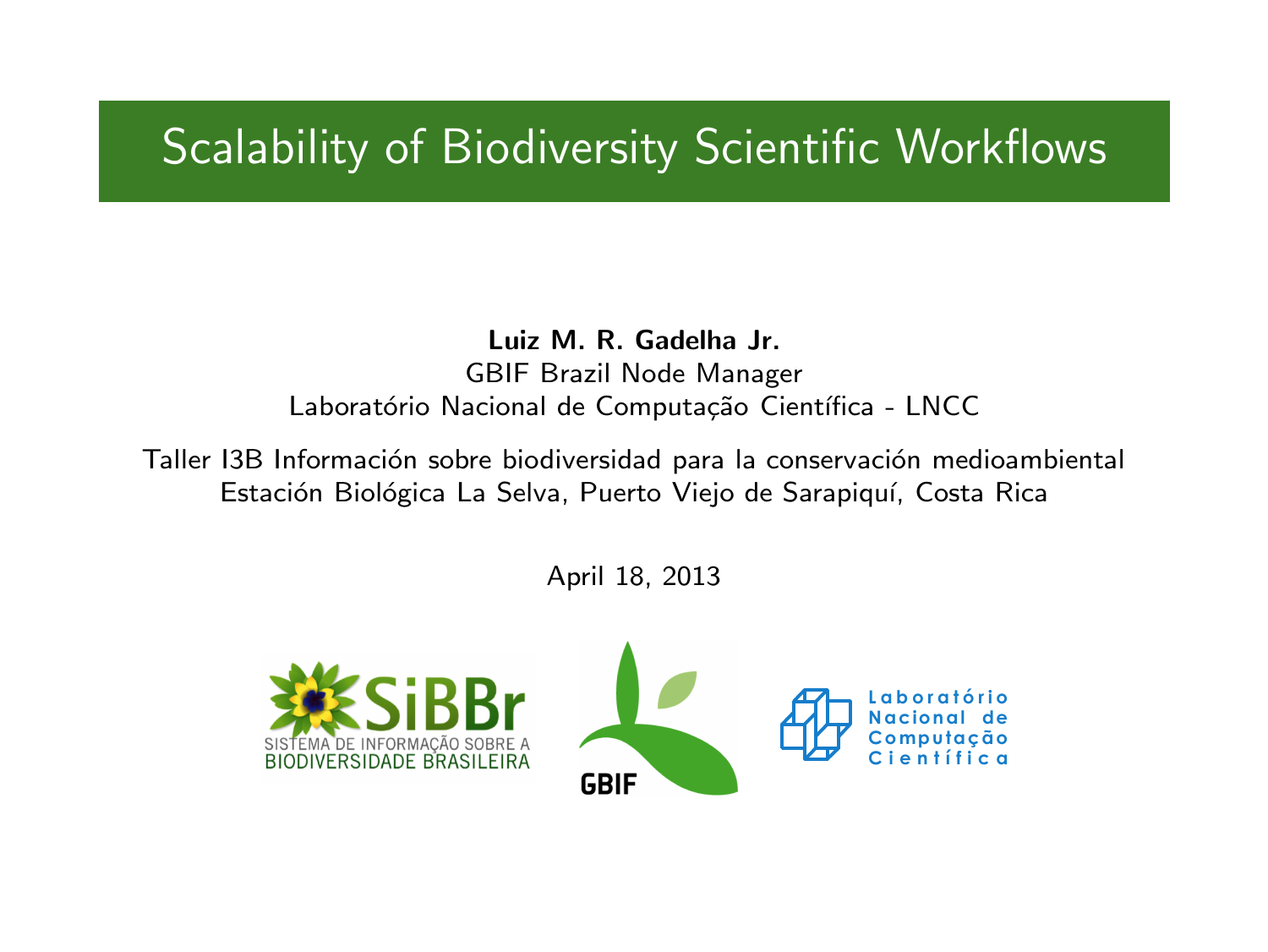

 $\blacktriangleright$  In addition to: empirical, analytical, computational (simulation).

 $\blacktriangleright$  Enabled by simulations and scientific sensors that generate large amounts of data.

 $\blacktriangleright$  The fourth paradigm is based on the analysis and exploration of this data. Commonly called e-Science.

http://research.microsoft.com/en-us/collaboration/fourthparadigm/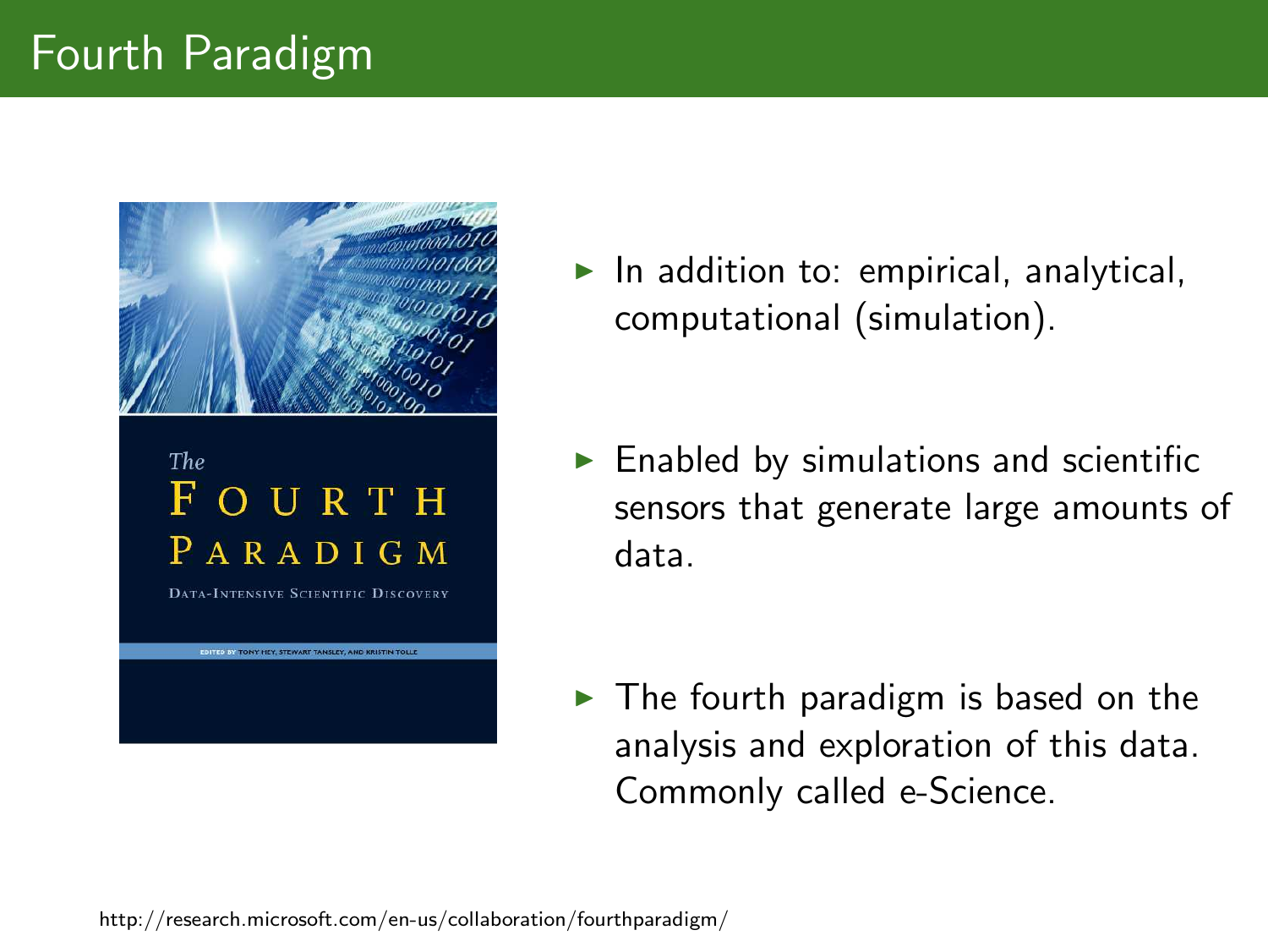# Life Cycle of Computational Scientific Experiments



M. Mattoso, C. Werner, G. Travassos, V. Braganholo, E. Ogasawara, D. Oliveira, S. Cruz, W. Martinho, and L. Murta, Towards supporting the life cycle of large scale scientific experiments. International Journal of Business Process Integration and Management 5(1):79–92, 2010.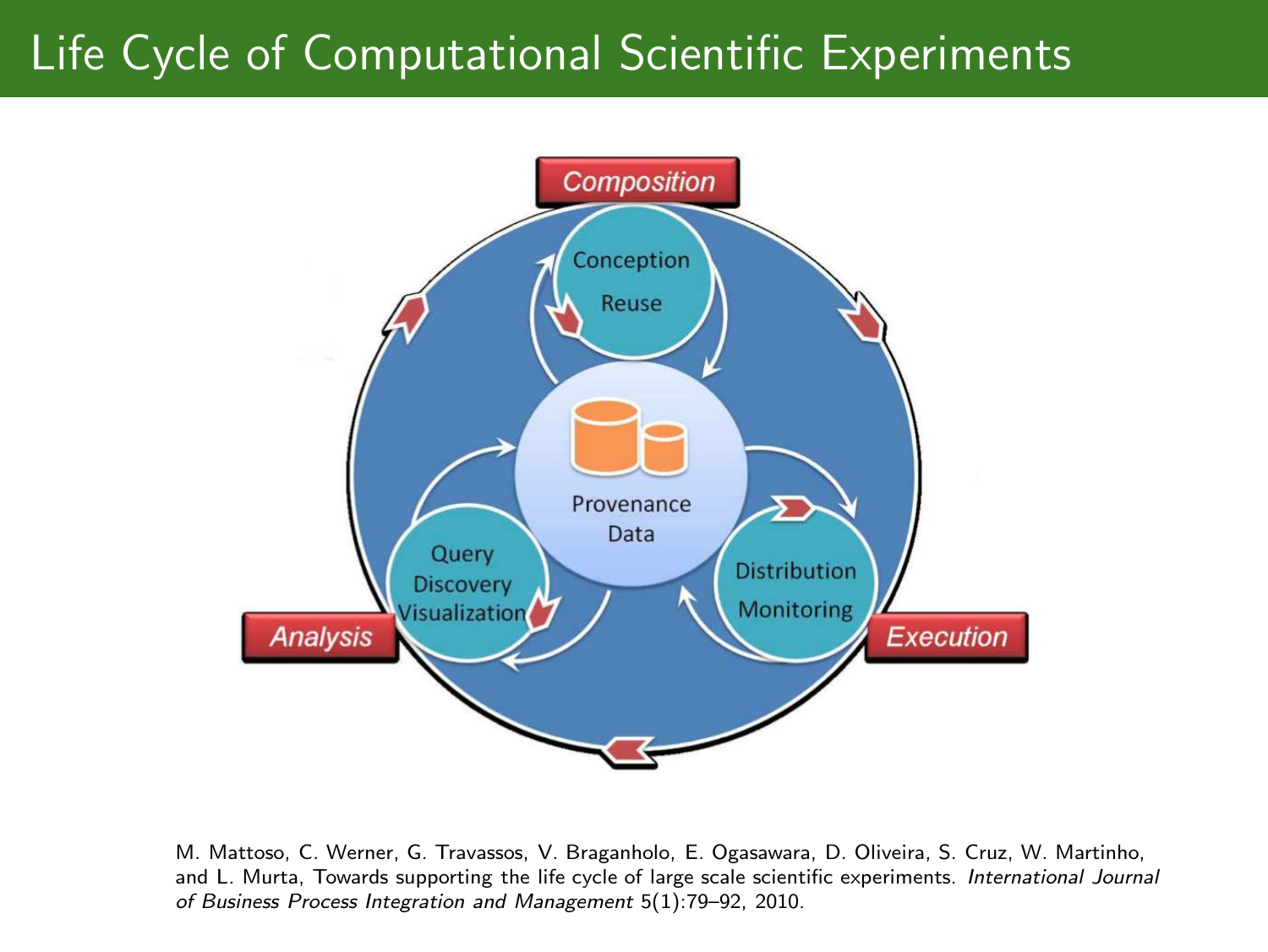

Roche 454 FLX generates 12GB to 15GB per sequencing round. Data processed by many activities:

 $\blacktriangleright$  data quality filtering.

 $\blacktriangleright$  format conversion.

 $\blacktriangleright$  sequence alignment.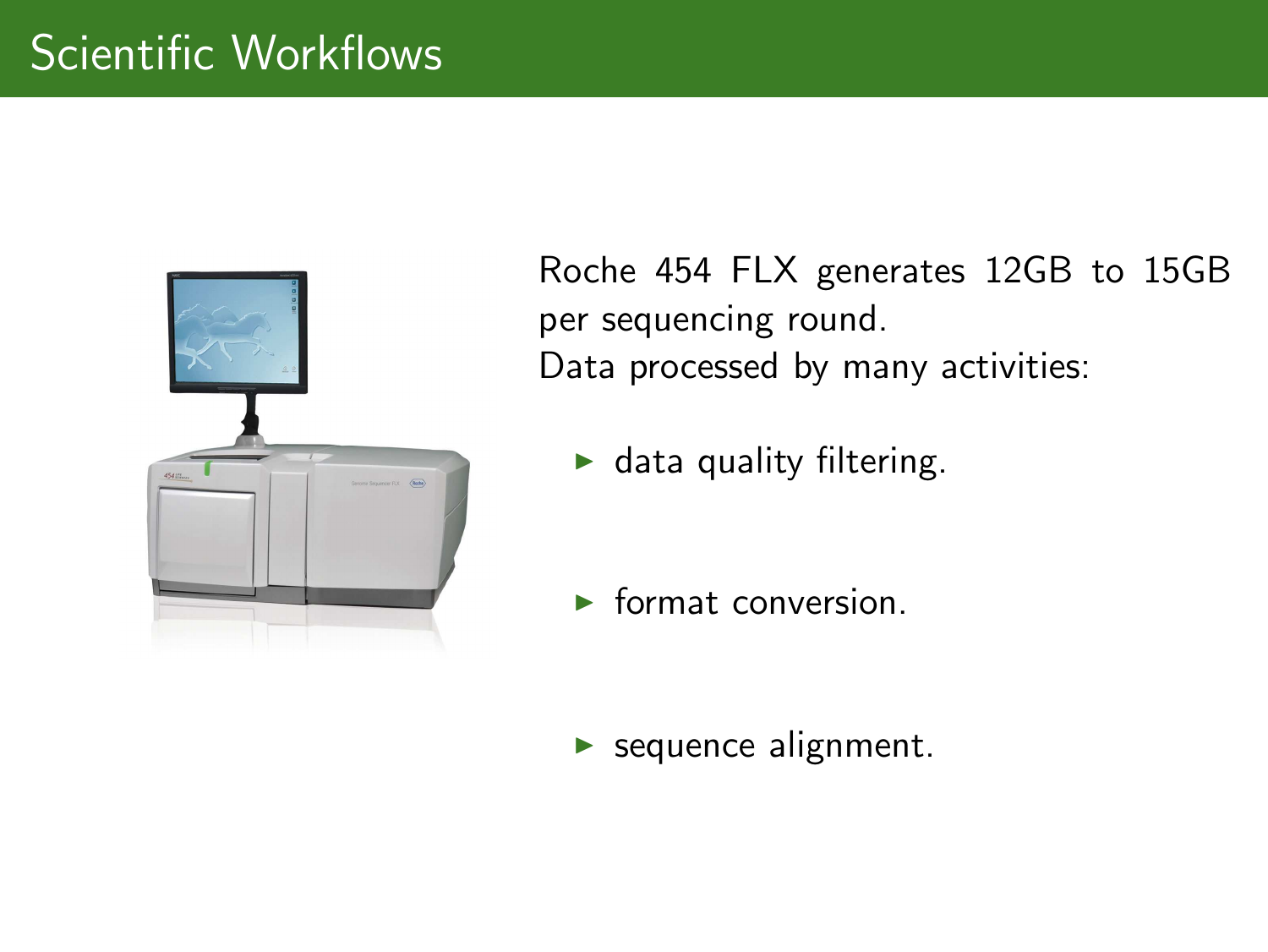# Scientific Workflows

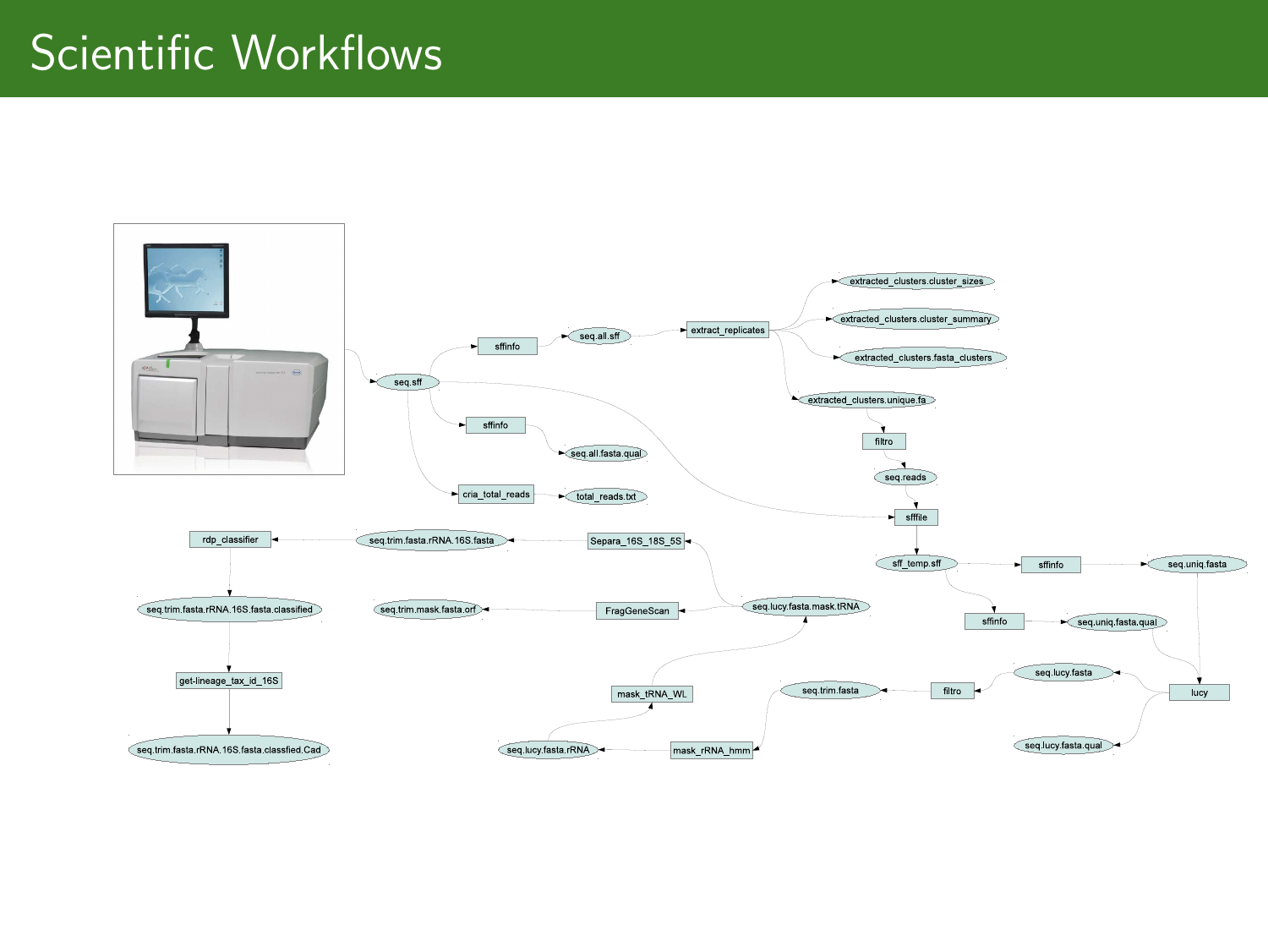- ▶ Describes the history of conception (prospective) and execution (retrospective) of a computational scientific experiment.
	- $\triangleright$  consumption and production relationships between activities and artifacts;
	- $\blacktriangleright$  agents that control these activities;

S. B. Davidson and J. Freire, Provenance and scientific workflows: challenges and opportunities. Proc. of the International Conference on Management of Data (SIGMOD 2008), pp. 1345–1350. ACM, 2008.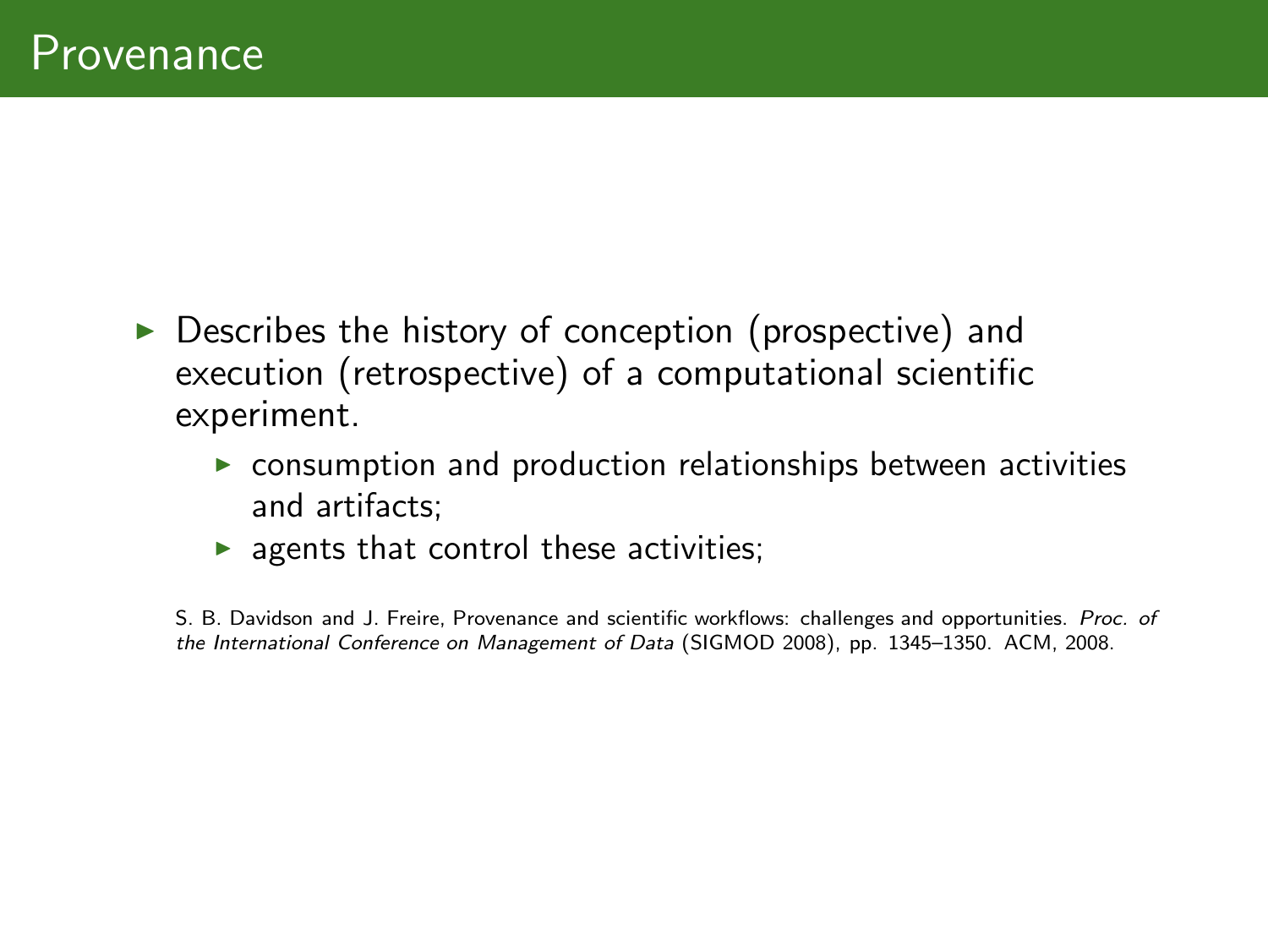### Open Provenance Model



L. Moreau et al. The Open Provenance Model core specification (v1.1). Future Generation Computer Systems, 27(6):743–756, 2011.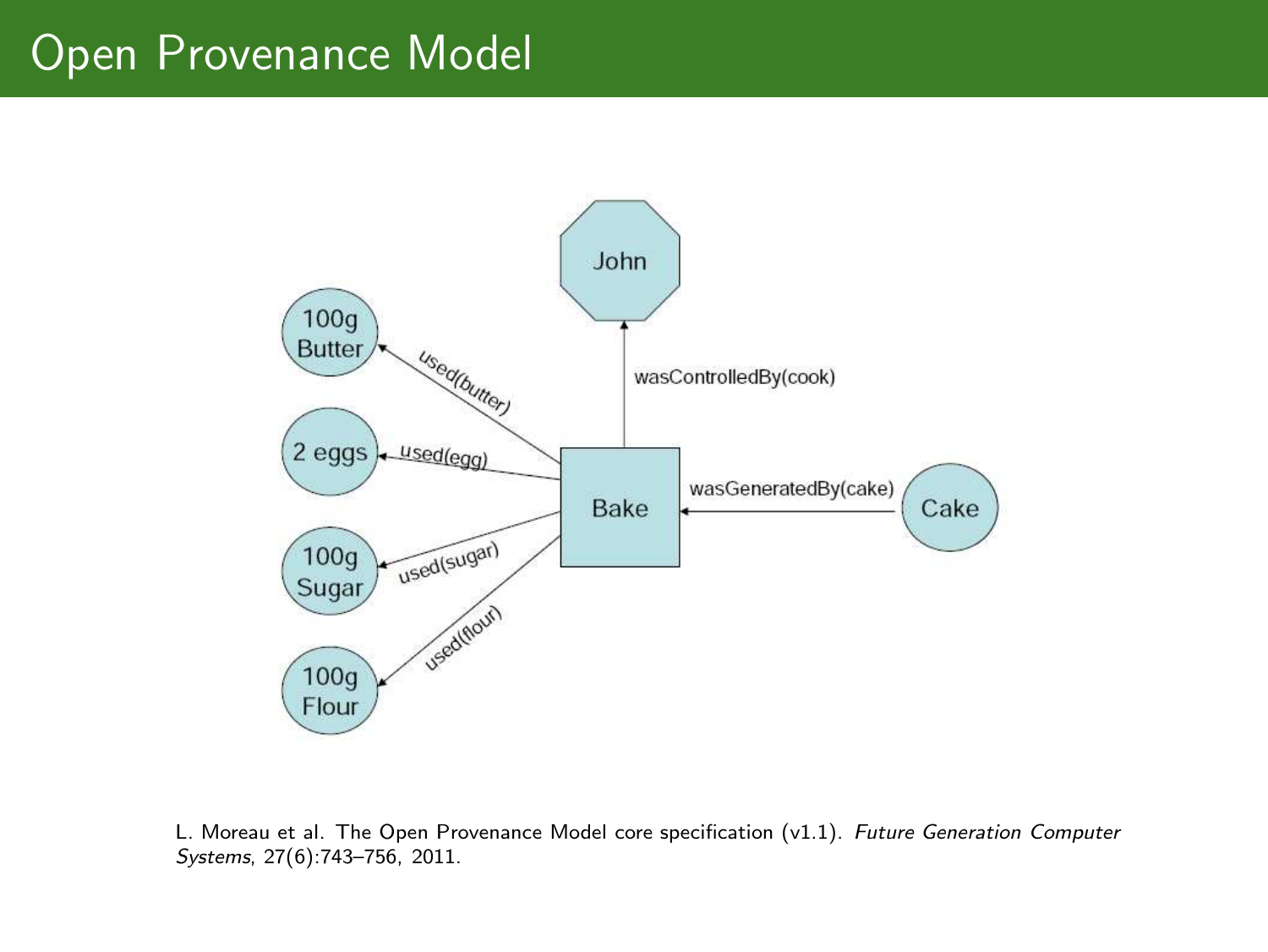# Swift: Execution Engine



M. Wilde, I. Foster, K. Iskra, P. Beckman, Z. Zhang, A. Espinosa, M. Hategan, B. Clifford I. Raicu, Parallel Scripting for Applications at the Petascale and Beyond. IEEE Computer, 42(11):50-60, 2009. M. Wilde, M. Hategan, J. Wozniak, B. Clifford, D. Katz, and I. Foster. Swift: A language for distributed parallel scripting. Parallel Computing, 37(9):634-652, 2011.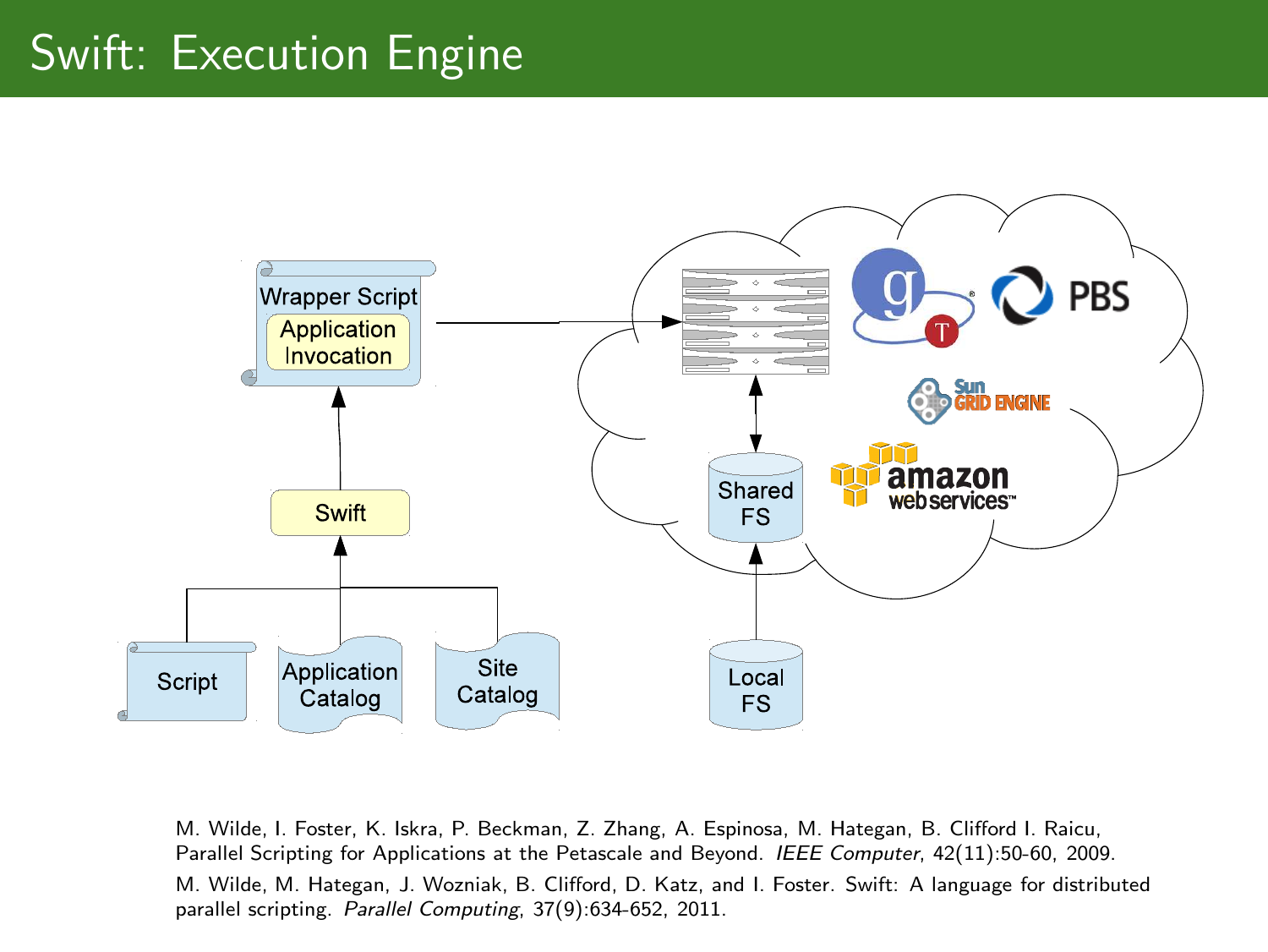### MTCProv: Swift's Provenance Component



L. Gadelha, M. Wilde, M. Mattoso, and I. Foster. MTCProv: a practical provenance query framework for many-task scientific computing. Distributed and Parallel Databases. Springer, 2012.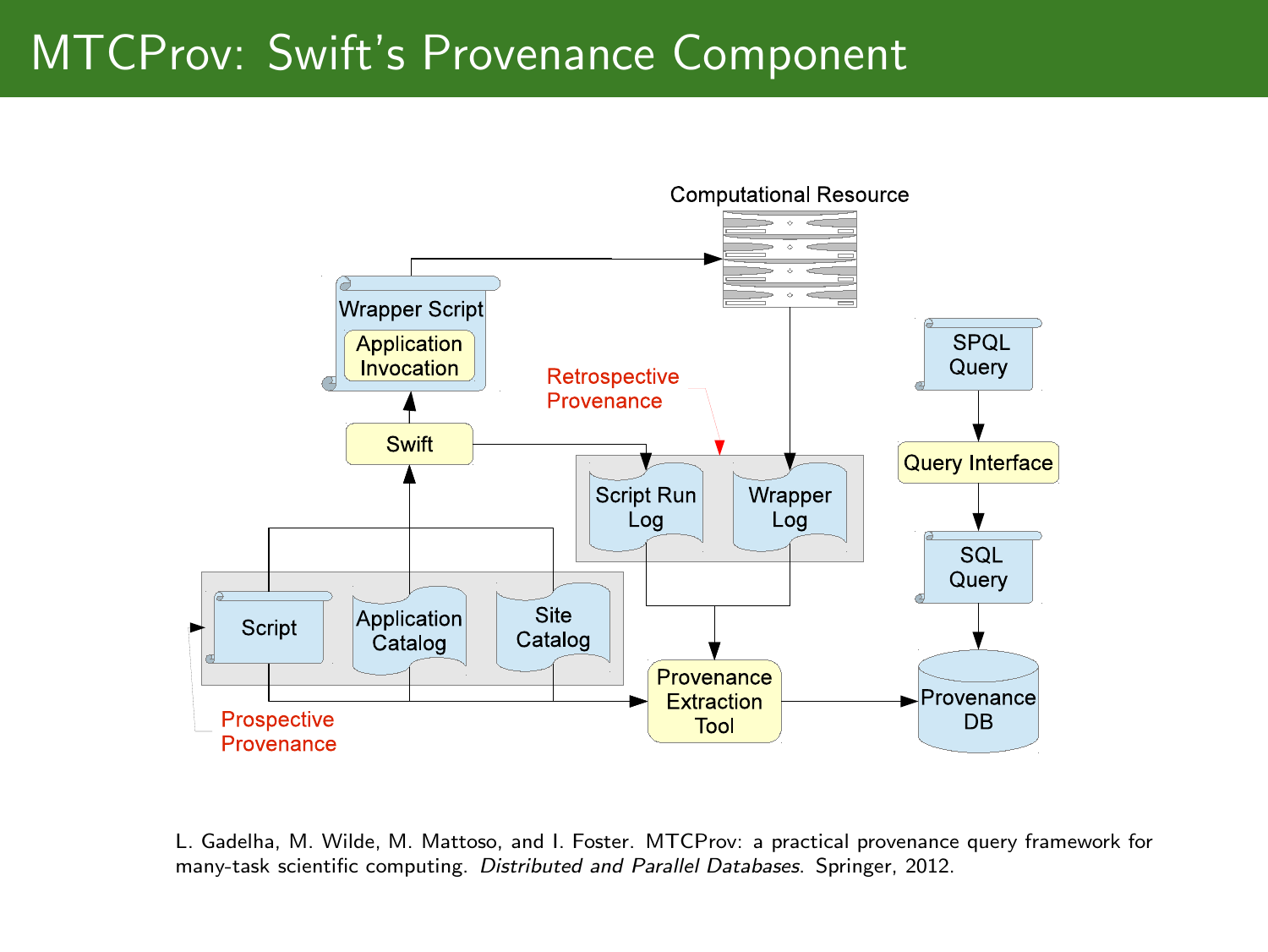# MTCProv: Typical Information Stored



L. Gadelha, M. Wilde, M. Mattoso, and I. Foster. Exploring provenance in high performance scientific computing. Proc. Workshop on High Performance Computing Meets Databases (HPCDC'11), pp. 17–20, 2011.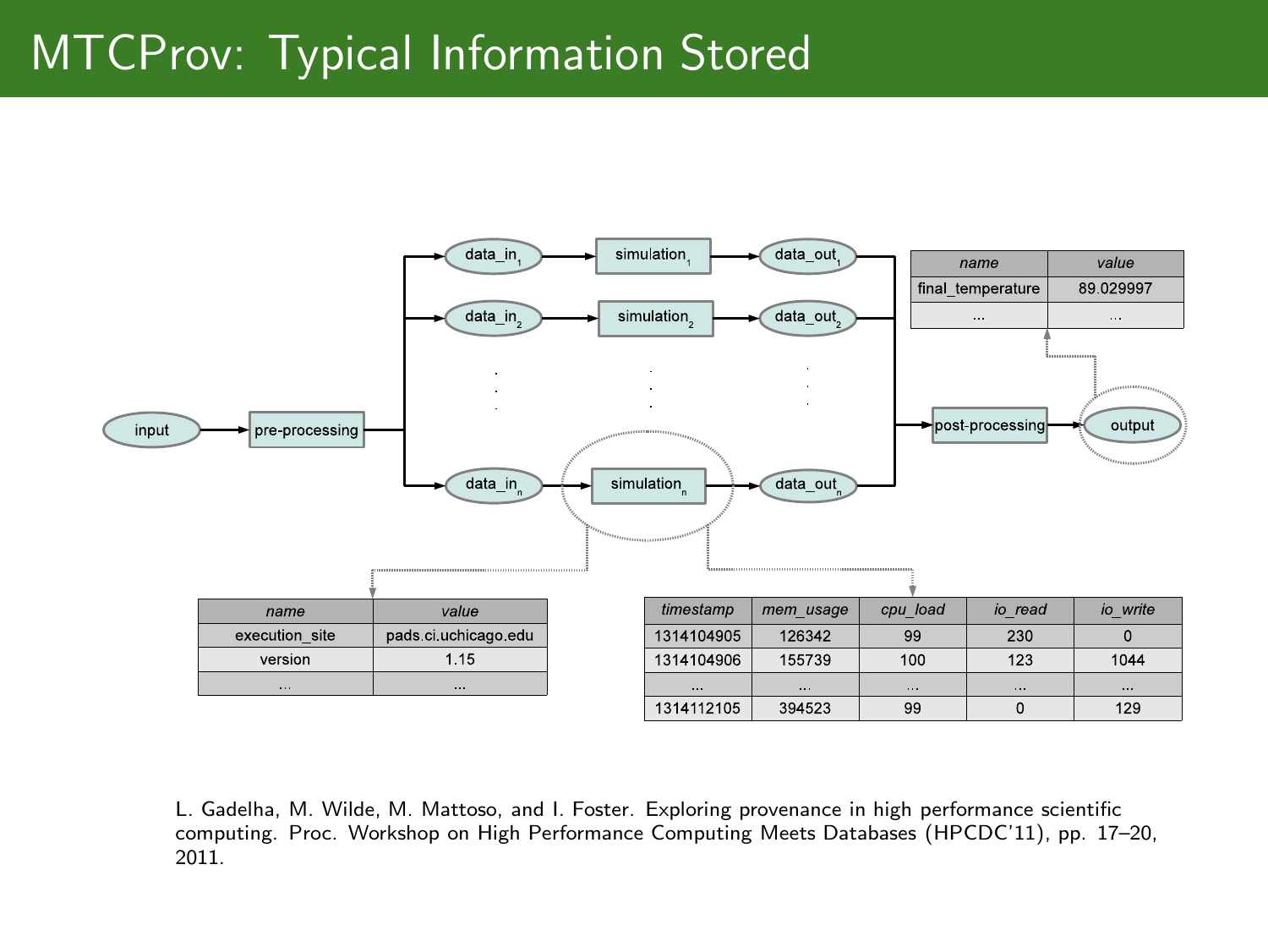- $\triangleright$  Biodiversity follows the same trend of rapidly increasing production of data.
- $\blacktriangleright$  It is being integrated in a global scale:
	- $\triangleright$  Global Biodiversity Information Facility (GBIF),
	- ▶ Data Observation Network for Earth (DataONE).
- $\triangleright$  Computer models are computationally and data intensive, such as predicting distribution of species.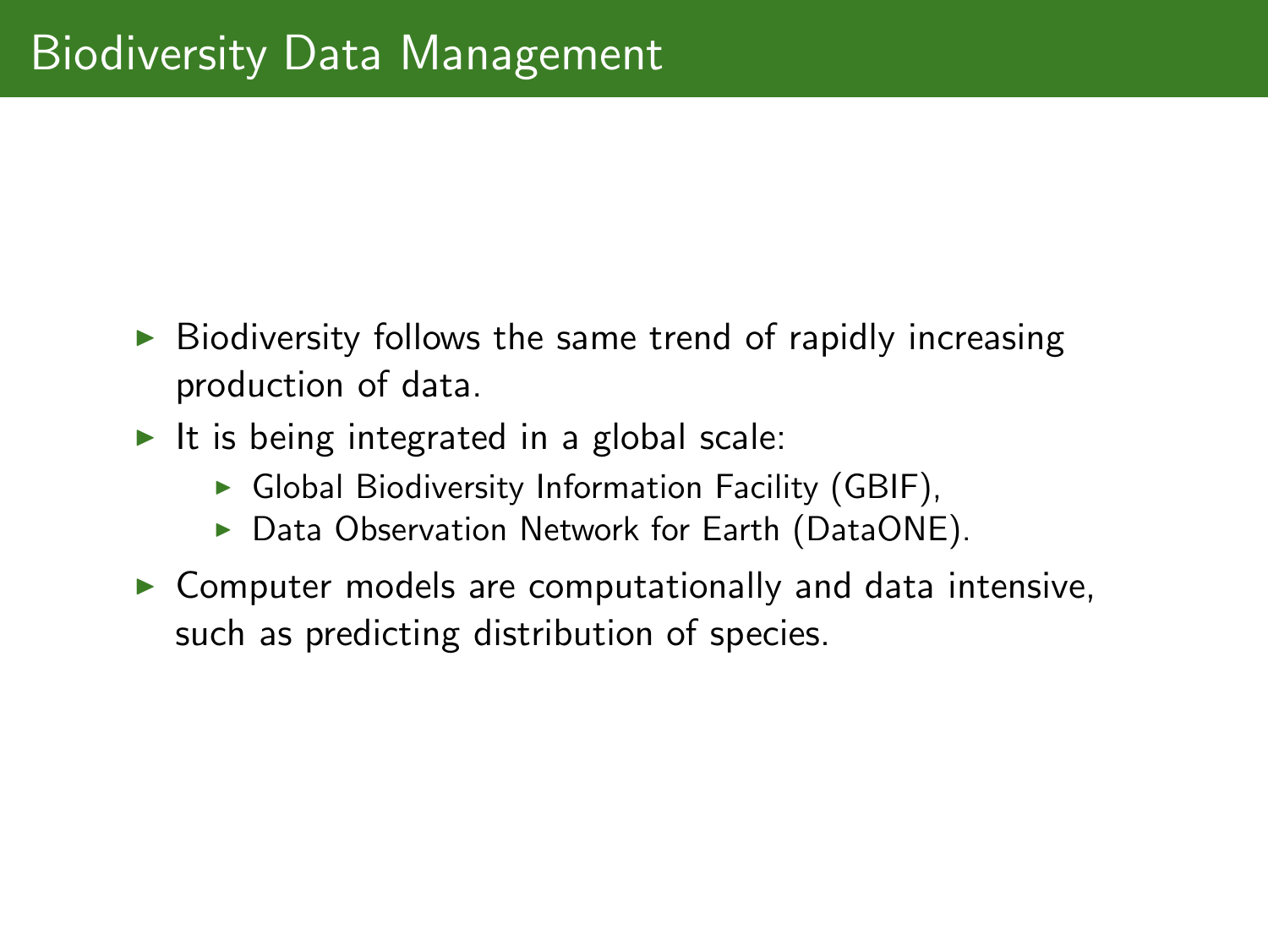- $\triangleright$  Swift implicit parallelism can be used to easily parallelize niche modeling scientific workflows.
- $\triangleright$  One could concurrently experiment with the different niche modeling algorithms implemented in niche modeling.
- $\triangleright$  One could also run the modeling concurrently through different moments in time.
- ► One could use geographic partitioning to produce independent input data sets that can be processed in parallel.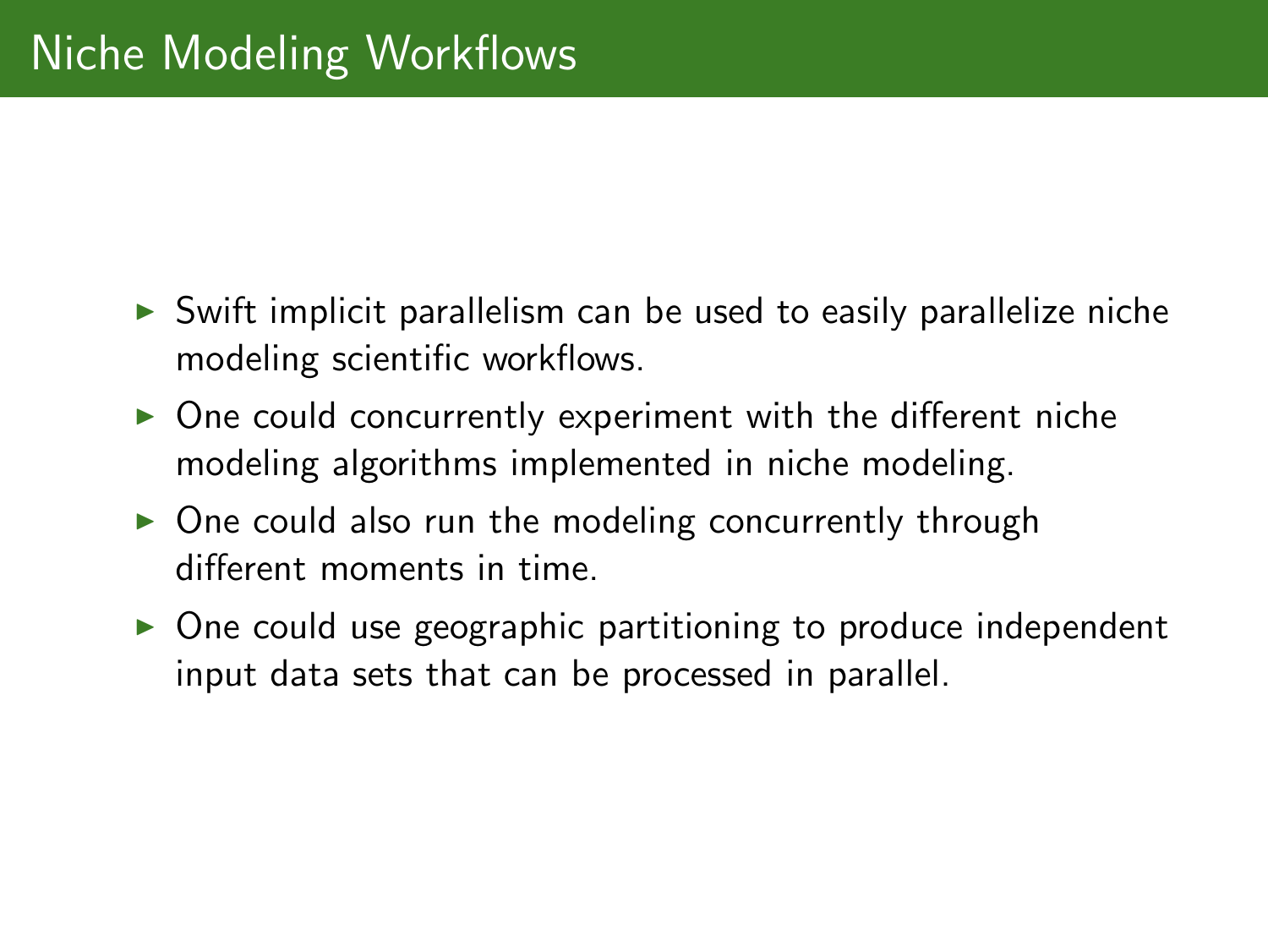#### Sample script code in Swift:

```
foreach species in selected_species[] {
foreach timestep in timesteps[] {
   foreach algorithm in selected_algorithms[] {
    foreach parameter in selected_parameters[] {
       run_niche_modeling(species, timestep, algorithm, parameter, rasters); }}}}
```
#### This simple nested foreach construct in Swift would generate

(#selected species)  $\times$  (#timesteps)  $\times$  (#selected algorithms)  $\times$  (#selected parameters)

computational tasks that would be executed in parallel on the available computational resources.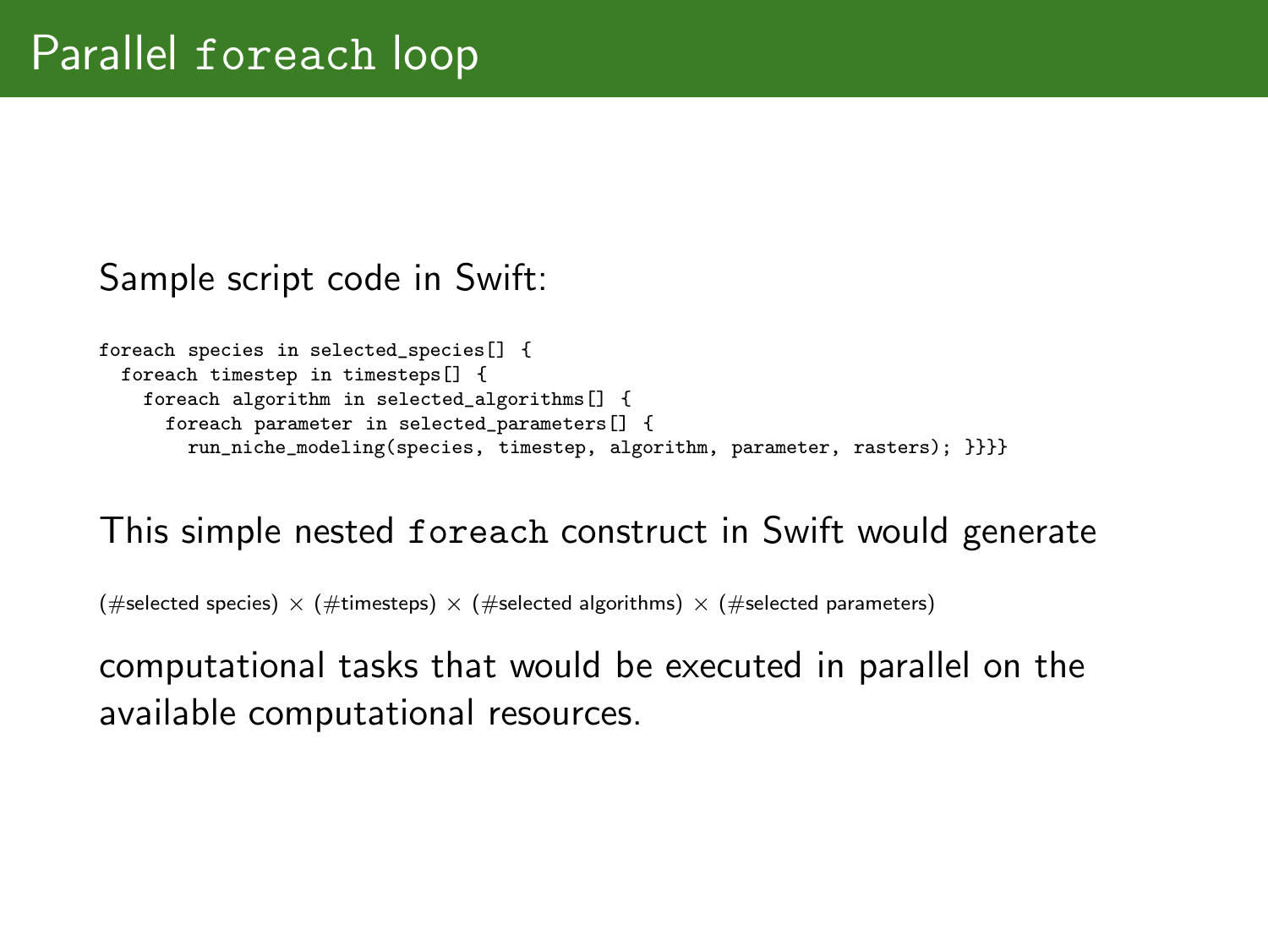- $\triangleright$  In addition to scalability, another benefit of using Swift would be the recording of provenance information.
- $\triangleright$  This allows for analyzing the execution through queries for data set derivations and parameter values.